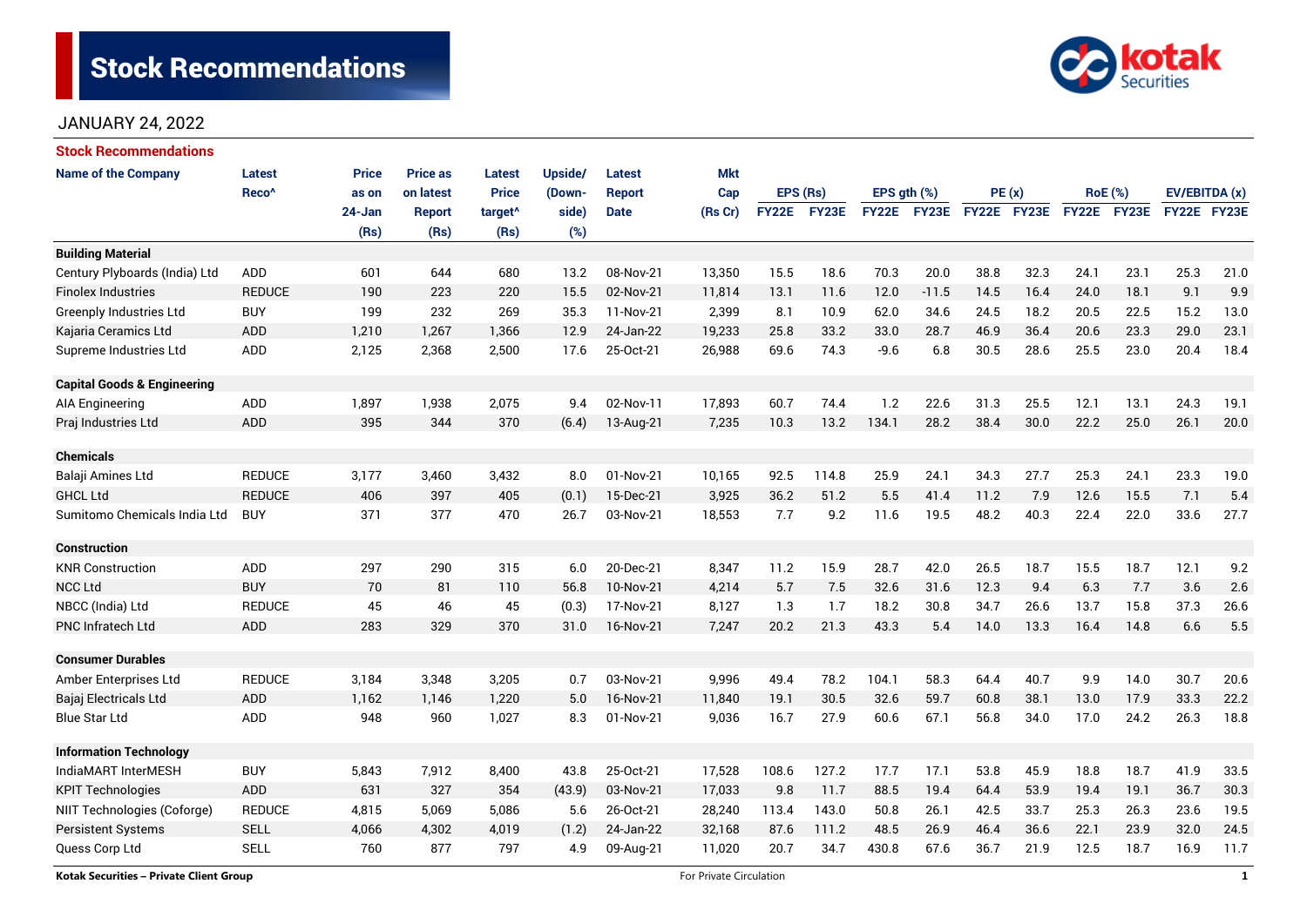

## JANUARY 24, 2022

| <b>Stock Recommendations</b>       |                   |        |                 |                     |         |               |            |              |       |                  |       |             |      |      |                |               |      |
|------------------------------------|-------------------|--------|-----------------|---------------------|---------|---------------|------------|--------------|-------|------------------|-------|-------------|------|------|----------------|---------------|------|
| <b>Name of the Company</b>         | <b>Latest</b>     | Price  | <b>Price as</b> | <b>Latest</b>       | Upside/ | Latest        | <b>Mkt</b> |              |       |                  |       |             |      |      |                |               |      |
|                                    | Reco <sup>^</sup> | as on  | on latest       | <b>Price</b>        | (Down-  | <b>Report</b> | Cap        | EPS (Rs)     |       | EPS $gth$ $(\%)$ |       | PE(x)       |      |      | <b>RoE</b> (%) | EV/EBITDA (x) |      |
|                                    |                   | 24-Jan | <b>Report</b>   | target <sup>^</sup> | side)   | <b>Date</b>   | (Rs Cr)    | <b>FY22E</b> | FY23E | <b>FY22E</b>     | FY23E | FY22E FY23E |      |      | FY22E FY23E    | FY22E FY23E   |      |
|                                    |                   | (Rs)   | (Rs)            | (Rs)                | (%)     |               |            |              |       |                  |       |             |      |      |                |               |      |
| <b>Metals &amp; Mining</b>         |                   |        |                 |                     |         |               |            |              |       |                  |       |             |      |      |                |               |      |
| MOIL Ltd                           | <b>ADD</b>        | 168    | 177             | 200                 | 18.8    | 15-Nov-21     | 4,485      | 10.3         | 12.3  | 39.2             | 19.4  | 16.3        | 13.7 | 8.4  | 9.8            | 7.6           | 5.8  |
| APL Apollo Tubes Ltd               | <b>BUY</b>        | 945    | 801             | 1,030               | 9.0     | 01-Nov-21     | 23,621     | 22.0         | 29.0  | $-24.1$          | 31.8  | 42.9        | 32.6 | 28.1 | 28.1           | 25.2          | 19.9 |
|                                    |                   |        |                 |                     |         |               |            |              |       |                  |       |             |      |      |                |               |      |
| Oil & Gas                          |                   |        |                 |                     |         |               |            |              |       |                  |       |             |      |      |                |               |      |
| Chennai Petroleum Corp             | ADD               | 104    | 130             | 137                 | 31.6    | 25-Oct-21     | 1,551      | 15.2         | 18.2  | $-12.1$          | 19.7  | 6.8         | 5.7  | 13.2 | 13.9           | 8.7           | 8.3  |
| <b>Gujarat Gas</b>                 | ADD               | 691    | 772             | 818                 | 18.3    | 06-Aug-21     | 47,572     | 26.4         | 30.3  | 41.9             | 14.8  | 26.2        | 22.8 | 33.1 | 28.7           | 16.9          | 14.6 |
| <b>MRPL</b>                        | <b>SELL</b>       | 42     | 45              | 41                  | (1.2)   | 02-Aug-21     | 7,271      | 1.0          | 6.8   | $-131.3$         | 580.0 | 41.5        | 6.1  | 4.0  | 23.9           | 16.6          | 9.1  |
|                                    |                   |        |                 |                     |         |               |            |              |       |                  |       |             |      |      |                |               |      |
| <b>Paints</b>                      |                   |        |                 |                     |         |               |            |              |       |                  |       |             |      |      |                |               |      |
| Akzo Nobel India Ltd               | <b>BUY</b>        | 1,954  | 2,115           | 2,675               | 36.9    | 17-Nov-21     | 9,125      | 56.5         | 63.0  | 24.2             | 11.5  | 34.6        | 31.0 | 17.0 | 17.3           | 20.6          | 18.0 |
|                                    |                   |        |                 |                     |         |               |            |              |       |                  |       |             |      |      |                |               |      |
| <b>Pharmaceuticals</b>             |                   |        |                 |                     |         |               |            |              |       |                  |       |             |      |      |                |               |      |
| <b>Suven Pharmaceuticals</b>       | <b>REDUCE</b>     | 513    | 561             | 550                 | 7.2     | 17-Aug-21     | 13,030     | 16.9         | 21.1  | 19.0             | 24.9  | 30.4        | 24.3 | 27.6 | 26.5           | 23.7          | 18.5 |
|                                    |                   |        |                 |                     |         |               |            |              |       |                  |       |             |      |      |                |               |      |
| <b>Transportation</b>              |                   |        |                 |                     |         |               |            |              |       |                  |       |             |      |      |                |               |      |
| Aegis Logistics Ltd                | <b>BUY</b>        | 201    | 212             | 285                 | 41.5    | 01-Nov-21     | 6,727      | 8.2          | 12.6  | $-16.3$          | 53.7  | 24.6        | 16.0 | 13.3 | 17.9           | 13.3          | 9.1  |
| <b>Allcargo Global Logistics</b>   | <b>ADD</b>        | 318    | 223             | 245                 | (22.9)  | 17-Aug-21     | 7,813      | 12.2         | 15.4  | 52.5             | 26.2  | 26.0        | 20.6 | 12.0 | 13.6           | 11.9          | 10.1 |
| <b>Blue Dart Express</b>           | ADD               | 6,644  | 6,992           | 7,700               | 15.9    | 02-Nov-21     | 15,813     | 88.9         | 112.8 | 53.3             | 26.9  | 74.7        | 58.9 | 28.8 | 28.4           | 18.2          | 15.5 |
| <b>VRL Logistics Ltd</b>           | <b>BUY</b>        | 444    | 396             | 460                 | 3.7     | 03-Nov-21     | 4,047      | 7.8          | 12.4  | 50.0             | 59.0  | 56.9        | 35.8 | 9.8  | 14.7           | 14.4          | 11.3 |
|                                    |                   |        |                 |                     |         |               |            |              |       |                  |       |             |      |      |                |               |      |
| <b>Others</b>                      |                   |        |                 |                     |         |               |            |              |       |                  |       |             |      |      |                |               |      |
| Bata India Ltd                     | <b>BUY</b>        | 1,929  | 1,909           | 2,380               | 23.4    | 16-Dec-21     | 24,885     | 27.0         | 36.6  | $-509.1$         | 35.6  | 71.4        | 52.7 | 16.3 | 19.4           | 35.1          | 28.0 |
| <b>Central Depository Services</b> | <b>REDUCE</b>     | 1,502  | 1,454           | 1,415               | (5.8)   | 10-Nov-21     | 15,770     | 28.6         | 33.5  | 49.0             | 17.1  | 52.5        | 44.8 | 27.6 | 26.2           | 44.9          | 38.8 |
| EPL Ltd                            | <b>BUY</b>        | 188    | 221             | 280                 | 48.6    | 11-Nov-21     | 5,916      | 7.6          | 10.0  | 0.0              | 31.6  | 24.8        | 18.8 | 12.7 | 15.0           | 9.6           | 7.7  |
| JK Paper Ltd                       | <b>BUY</b>        | 215    | 228             | 295                 | 37.0    | 09-Nov-21     | 3,834      | 30.6         | 39.0  | 115.5            | 27.5  | 7.0         | 5.5  | 17.5 | 18.7           | 6.5           | 4.9  |
| <b>Radico Khaitan Ltd</b>          | ADD               | 1,049  | 1,052           | 1,110               | 5.8     | 08-Nov-21     | 13,951     | 21.8         | 27.4  | 7.4              | 25.7  | 48.1        | 38.3 | 15.4 | 16.8           | 31.8          | 25.9 |
| <b>VIP Industries Ltd</b>          | <b>SELL</b>       | 560    | 543             | 500                 | (10.7)  | 01-Nov-21     | 7,952      | 3.2          | 9.3   | $-145.1$         | 190.6 | 175.0       | 60.2 | 7.7  | 19.6           | 58.3          | 30.4 |
| Welspun Corp Ltd                   | <b>REDUCE</b>     | 170    | 134             | 132                 | (22.4)  | 01-Nov-21     | 4,508      | 12.1         | 14.5  | $-48.9$          | 19.8  | 14.1        | 11.7 | 7.9  | 8.9            | 7.5           | 5.0  |

*Source: Kotak Securities - Private Client Group*

All recommendations are with a 12 month perspective from the date of the report/update. Investors are requested to use their discretion while deciding the timing, quantity of investment as well as the exit.

NR NoRated. The investment rating and target price, if any, have been suspended temporarily. Such suspension is in compliance with applicable regulation(s) and/or Kotak Securities policies in circumstances when Kotak Secur

Or its affiliates is acting in an advisory capacity in a merger or strategic transaction involving this company and in certain other circumstances.

**NM Not meaningful**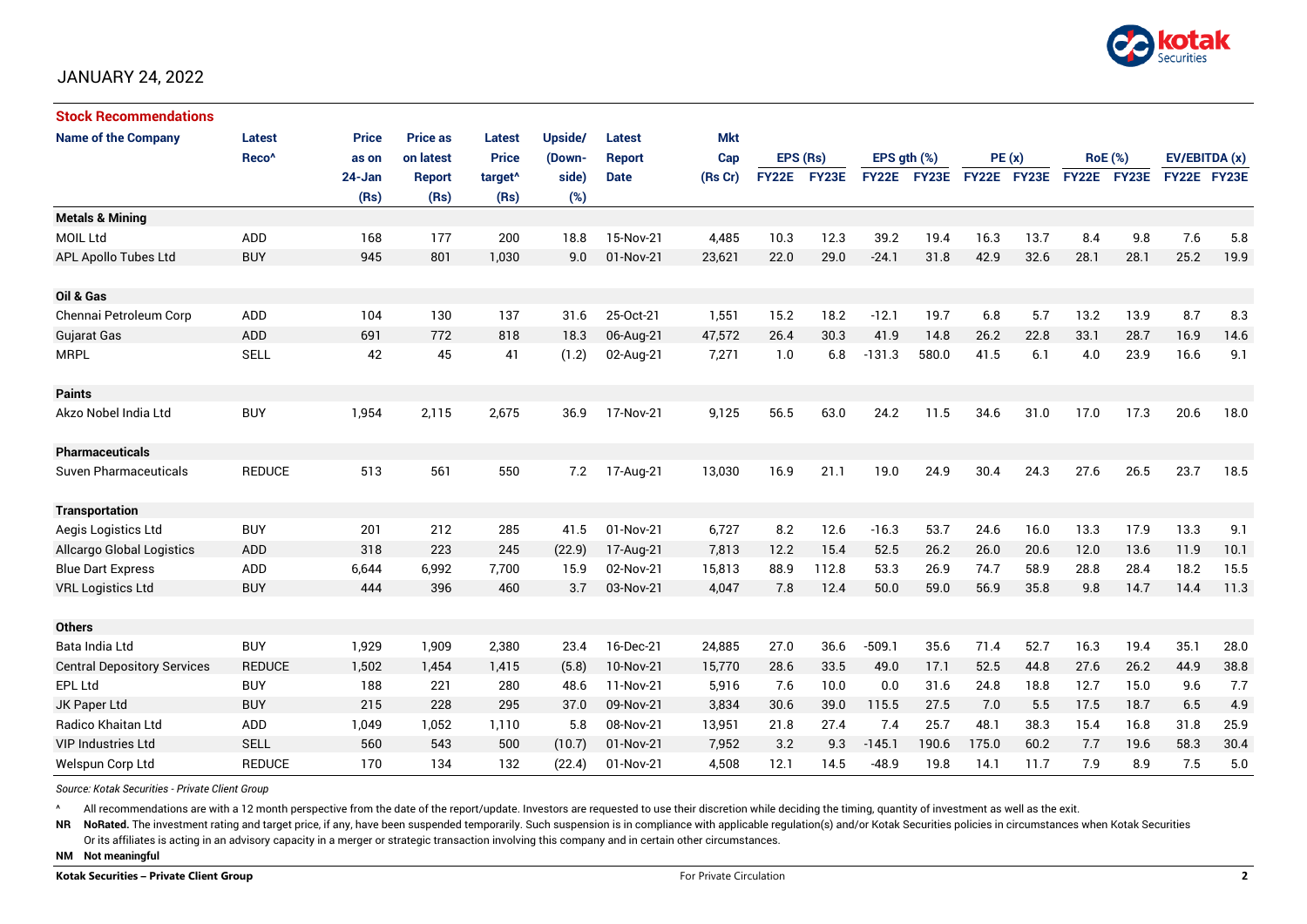

# JANUARY 24, 2022

# **RATING SCALE (PRIVATE CLIENT GROUP)**

#### **Definitions of ratings**

| <b>BUY</b>       |                          | - We expect the stock to deliver more than 15% returns over the next 12 months                                                                                                                                                                                                                                                                                                                                                   |
|------------------|--------------------------|----------------------------------------------------------------------------------------------------------------------------------------------------------------------------------------------------------------------------------------------------------------------------------------------------------------------------------------------------------------------------------------------------------------------------------|
| <b>ADD</b>       |                          | - We expect the stock to deliver 5% - 15% returns over the next 12 months                                                                                                                                                                                                                                                                                                                                                        |
| <b>REDUCE</b>    |                          | - We expect the stock to deliver -5% - +5% returns over the next 12 months                                                                                                                                                                                                                                                                                                                                                       |
| <b>SELL</b>      |                          | - We expect the stock to deliver $\lt$ -5% returns over the next 12 months                                                                                                                                                                                                                                                                                                                                                       |
| <b>NR</b>        |                          | - Not Rated. Kotak Securities is not assigning any rating or price target to the stock.                                                                                                                                                                                                                                                                                                                                          |
|                  |                          | The report has been prepared for information purposes only.                                                                                                                                                                                                                                                                                                                                                                      |
| <b>SUBSCRIBE</b> | $\overline{\phantom{0}}$ | We advise investor to subscribe to the IPO.                                                                                                                                                                                                                                                                                                                                                                                      |
| <b>RS</b>        | $\overline{\phantom{0}}$ | Rating Suspended. Kotak Securities has suspended the investment rating and price target for this stock, either because there is not a sufficient fundamental basis for determining, or there<br>are legal, regulatory or policy constraints around publishing, an investment rating or target. The previous investment rating and price target, if any, are no longer in effect for this stock and<br>should not be relied upon. |
| <b>NA</b>        |                          | - Not Available or Not Applicable. The information is not available for display or is not applicable                                                                                                                                                                                                                                                                                                                             |
| NΜ               | $\overline{\phantom{0}}$ | Not Meaningful. The information is not meaningful and is therefore excluded.                                                                                                                                                                                                                                                                                                                                                     |
| <b>NOTE</b>      |                          | $-$ Our target prices are with a 12-month perspective. Returns stated in the rating scale are our internal benchmark.                                                                                                                                                                                                                                                                                                            |

# **FUNDAMENTAL RESEARCH TEAM (PRIVATE CLIENT GROUP)**

| <b>Shrikant Chouhan</b>                                                                                | <b>Arun Agarwal</b>                                                   | <b>Amit Agarwal, CFA</b>            | <b>Hemali Dhame</b>          |
|--------------------------------------------------------------------------------------------------------|-----------------------------------------------------------------------|-------------------------------------|------------------------------|
| <b>Head of Research</b>                                                                                | Auto & Auto Ancillary                                                 | <b>Transportation, Paints, FMCG</b> | <b>Banking &amp; Finance</b> |
| shrikant.chouhan@kotak.com                                                                             | arun.agarwal@kotak.com                                                | agarwal.amit@kotak.com              | Hemali.Dhame@kotak.com       |
| +91 22 6218 5408                                                                                       | +91 22 6218 6443                                                      | +91 22 6218 6439                    | +91 22 6218 6433             |
| Jatin Damania                                                                                          | Purvi Shah                                                            | Rini Mehta                          | K. Kathirvelu                |
| Metals & Mining, Midcap                                                                                | Pharmaceuticals                                                       | Research Associate                  | <b>Support Executive</b>     |
| jatin.damania@kotak.com                                                                                | purvi.shah@kotak.com                                                  | rini.mehta@kotak.com                | k.kathirvelu@kotak.com       |
| +91 22 6218 6440                                                                                       | +91 22 6218 6432                                                      | +91 80801 97299                     | +91 22 6218 6427             |
| <b>Sumit Pokharna</b><br>Oil and Gas. Information Tech<br>sumit.pokharna@kotak.com<br>+91 22 6218 6438 | Pankai Kumar<br>Midcap<br>pankajr.kumar@kotak.com<br>+91 22 6218 6434 |                                     |                              |

# **TECHNICAL RESEARCH TEAM (PRIVATE CLIENT GROUP)**

| Shrikant Chouhan           | <b>Amol Athawale</b>    | <b>Sayed Haider</b>    |
|----------------------------|-------------------------|------------------------|
| shrikant.chouhan@kotak.com | amol.athawale@kotak.com | Research Associate     |
| +91 22 6218 5408           | +91 20 6620 3350        | sayed.haider@kotak.com |
|                            |                         | +91 22 62185498        |

#### **DERIVATIVES RESEARCH TEAM (PRIVATE CLIENT GROUP)**

+91 22 6218 5497 +91 33 6615 6273

**Sahaj Agrawal Prashanth Lalu Prasenjit Biswas, CMT, CFTe** [sahaj.agrawal@kotak.com](mailto:sahaj.agrawal@kotak.com) [prashanth.lalu@kotak.com](mailto:prashanth.lalu@kotak.com) [prasenjit.biswas@kotak.com](mailto:prasenjit.biswas@kotak.com)